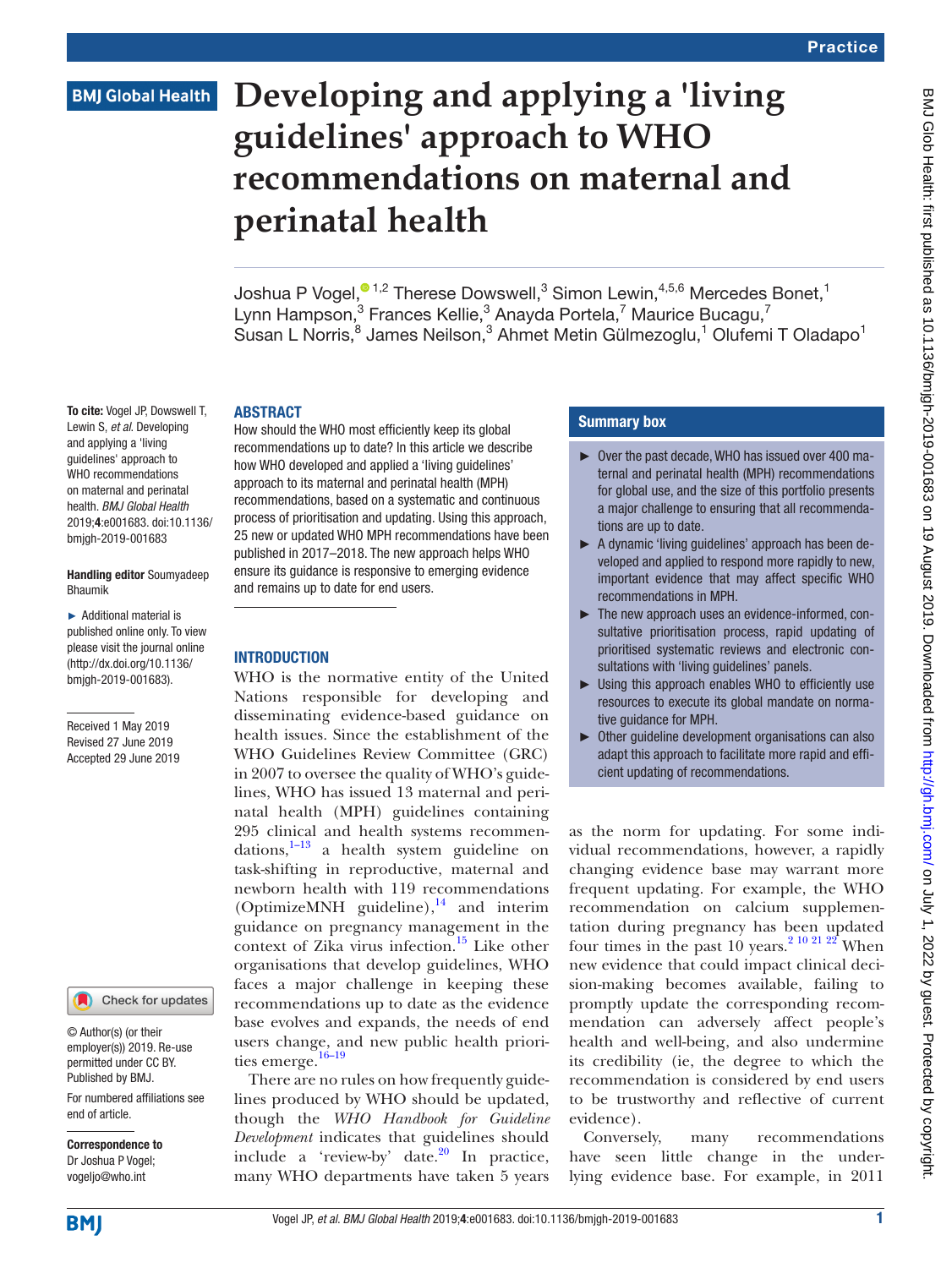WHO recommended the use of magnesium sulfate for preventing eclampsia in women with pre-eclampsia.<sup>[2](#page-8-5)</sup> The Cochrane review on this question (last published in 2010) demonstrated conclusively the benefits of this treatment, largely driven by the findings of the placebo-controlled, multicountry Magpie Trial involving over 10 000 women[.23 24](#page-8-6) Thus, the question on magnesium sulfate for eclampsia prophylaxis is considered 'closed' (from a benefits and harms standpoint)—updates of the systematic review of effectiveness will not alter the current recommendation because new trials on the same question would be unethical. In this situation, the recommendation remains up to date in terms of its evidence base, although it may be considered 'old' by end users due to the age of the evidence synthesis and publication.

Updating WHO recommendations is time-intensive and resource-intensive, requiring systematic collection and appraisal of the evidence related to benefits and harms, how stakeholders value the relevant outcomes, feasibility, acceptability, cost-effectiveness and implementation considerations. This evidence is then considered by an international panel of experts and stakeholders to formulate the recommendations. $^{20}$  Identifying the recommendations that should be prioritised for updating would allow a more rational use of limited resources, while improving responsiveness to new, potentially important evidence. A new, dynamic system of prioritising and updating WHO MPH recommendations, combined with literature surveillance, has been developed and implemented, to respond rapidly to important changes in available evidence and ensure that accurate, relevant and up-to-date guidance is available to women, clinicians, policymakers and other stakeholders globally. In this article we describe the development and application of this approach to WHO global recommendations on MPH.

#### Step 1: Establishing a WHO steering group and defining the scope of work

A WHO steering group (composed of staff from the Departments of Reproductive Health and Research and Maternal, Newborn, Child and Adolescent Health) was established to lead the development of this new 'living guidelines' approach to prioritising, updating and developing individual WHO MPH recommendations.<sup>25</sup> As existing WHO recommendations in this area are largely (but not exclusively) derived from Cochrane systematic reviews, editorial staff from Cochrane Pregnancy and Childbirth were co-opted to form the Technical Working Group for this approach, working closely with the WHO steering group to collate, and appraise the status of evidence. The processes and methods used by the WHO steering group are consistent with international standards and best practices for guideline development, as recommended and implemented by the WHO GRC.<sup>[20](#page-8-4)</sup>

The scope of work included several priority MPH topics, including health conditions (hypertensive disorders of

pregnancy, postpartum haemorrhage (PPH), peripartum infections, preterm birth), interventions (induction of labour, augmentation of labour, caesarean section) and packages of care (antenatal care, intrapartum care, postnatal care and health promotion interventions). As of December 2016, WHO had published 10 guidelines (with 177 individual recommendations) on these topics. $1-10$  For each included topic, the working group considered both existing recommendation questions (ie, questions where a WHO recommendation already exists) and new questions (ie, questions that have been identified as critical to improving clinical practice or health programmes, but for which there have been no WHO recommendations previously). By question, we mean research questions structured using the Participant, Intervention, Comparison, Outcome format, however in a few instances we identified different types of research questions (such as the definition of a health condition).

#### Step 2: Defining a framework and establishing an independent advisory group

From March to October 2016, we conducted a focused literature search to identify existing frameworks and approaches relating to 'living' systematic reviews and guidelines. $26-30$  The WHO steering group drafted a framework ([figure](#page-2-0) 1) as part of the standard operating procedures (SOPs) for operationalising the 'living guidelines' approach. These SOPs included description of the roles and responsibilities for the groups involved [\(online](https://dx.doi.org/10.1136/bmjgh-2019-001683) [supplementary table 1](https://dx.doi.org/10.1136/bmjgh-2019-001683)) and how questions would be prioritised and updated. It was designed to be congruent with the WHO guideline development internal procedures and will be updated on an ongoing basis (available on request). The first draft of the document was prepared in October 2016 by the WHO steering group. Initial feedback was sought from the WHO GRC secretariat, WHO guideline developers in other thematic areas, guideline methodologists and members of the Cochrane Pregnancy and Childbirth editorial team. The SOPs were revised based on their input.

In December 2016, we established a new, independent Executive Guideline Steering Group on Maternal and Perinatal Health Recommendations (the Executive GSG) to play an advisory role in helping WHO maintain an up-to-date and balanced portfolio of recommendations.<sup>31</sup> The 15 GSG members were selected to ensure a balance of geographical location, gender and expertise. The GSG includes maternal, newborn and health systems experts from the six WHO regions with no significant conflicts of interests. GSG members are content experts, skilled in the conduct and critical appraisal of evidence and in implementation of evidence-based recommendations at different health system levels. The SOPs were circulated to the GSG for feedback and comments were incorporated. We continued to develop the SOPs through its application to this first cycle of prioritising and updating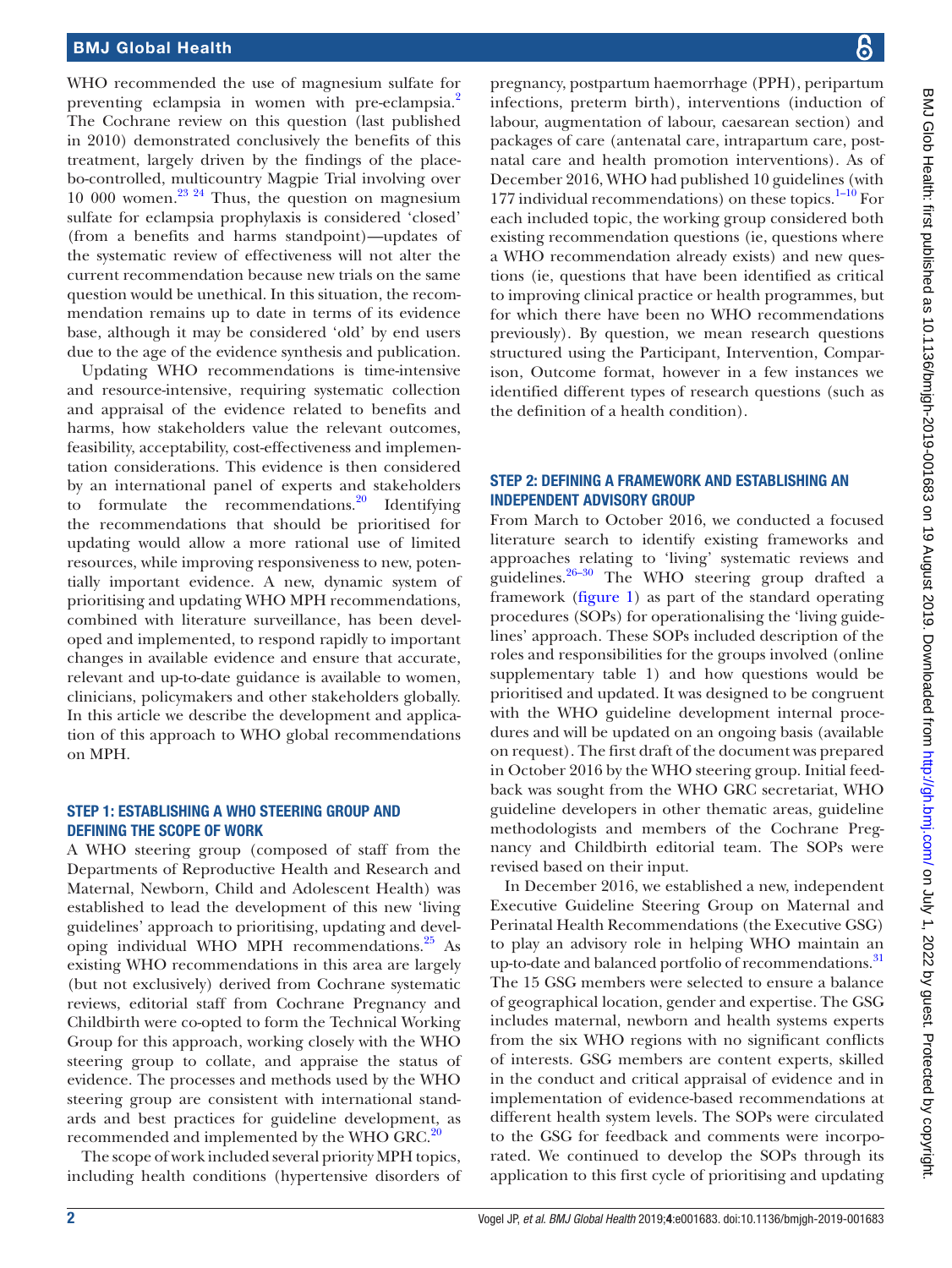

<span id="page-2-0"></span>Figure 1 Framework for assessing priority for updating (adapted from Garner *et al* [\[29](#page-8-10)]). \*By 'revalidate recommendation', we mean reaffirming the existing recommendation in terms of direction and technical content. The wording of the recommendation may be revised to improve clarity.

(described below). The approach was also discussed and formally endorsed by the WHO GRC.

[Figure](#page-2-0) 1 shows the framework underpinning the prioritisation and updating process as described in the SOPs, adapted from the framework for prioritising systematic reviews for update developed by Garner *et al*. [29](#page-8-10) It is composed of three critical decision points that the Executive GSG would use to assess whether an update is warranted (in step 4):

- 1. Does the published recommendation still address a current topic for clinical practice or programmes?
- 2. Are there any new studies or new information relating to the recommendation question?
- 3. Will any new studies, information or data substantively change the evidence base for the recommendation or the recommendation's credibility?

#### Step 3: Prioritising questions and mapping evidence

In February 2017, the WHO steering group conducted an international stakeholder prioritisation exercise via an online survey. The group developed a long list of stakeholders in maternal and newborn health across a range of disciplines, organisations and settings for potential participation, including clinicians, researchers, implementing organisations, professional associations, United Nations agency staff and consumer advocacy organisations. The

survey was also circulated to the executive boards and national society presidents of two professional associations (the International Federation of Obstetricians and Gynaecologists and the International Confederation of Midwives). Some, but not all, of the individuals invited to participate had experience on WHO MPH guideline panels. The survey included the list of existing WHO MPH recommendations, and participants were asked to prioritise all questions as 'low', 'medium', 'high' priority for updating the recommendation. They were also asked to nominate any new questions they considered a priority. An 'unknown' option was available for situations where the survey participant felt they did not have sufficient expertise or information to make a ranking. Participants were asked to prioritise based on the following criteria which were developed to align with the framework in [figure](#page-2-0) 1:

- ► The question is of public health importance (burden of suffering is high and expected effectiveness of the intervention in the question has the potential to reduce that burden).
- There is new evidence that has the potential to change the existing WHO recommendation.
- There is new evidence that could impact on the credibility of the existing recommendation.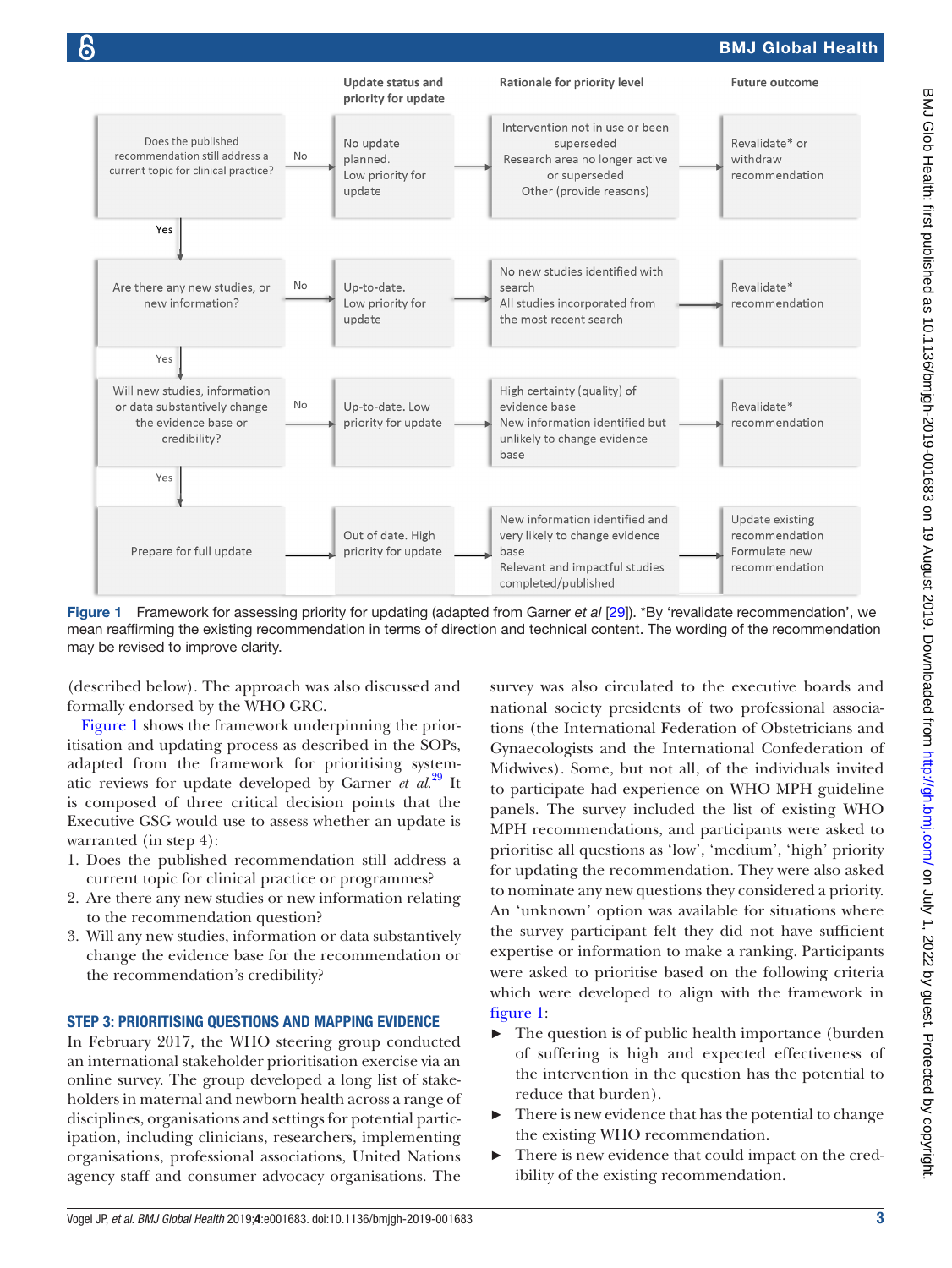<span id="page-3-0"></span>

| <b>Table 1</b><br>Characteristics of participants in the prioritisation<br>survey |                                         |               |
|-----------------------------------------------------------------------------------|-----------------------------------------|---------------|
|                                                                                   | <b>Survey participants</b><br>$(N=124)$ |               |
|                                                                                   | N                                       | $\frac{0}{0}$ |
| Age                                                                               |                                         |               |
| $<$ 30 years                                                                      | 1                                       | 0.8           |
| 30-39 years                                                                       | 12                                      | 9.7           |
| 40-49 years                                                                       | 28                                      | 22.6          |
| 50-59 years                                                                       | 43                                      | 34.7          |
| 60 years or over                                                                  | 40                                      | 32.3          |
| Which best describes you (pick one<br>only)?                                      |                                         |               |
| Client or patient                                                                 | 2                                       | 1.6           |
| Epidemiologist or public health<br>specialist                                     | 10                                      | 8.1           |
| Neonatologist                                                                     | 8                                       | 6.5           |
| Nurse or midwife                                                                  | 15                                      | 12.1          |
| Obstetrician/gynaecologist                                                        | 62                                      | 50            |
| Policymaker                                                                       | 3                                       | 2.4           |
| Reproductive health programme<br>manager                                          | 1                                       | 0.8           |
| Researcher                                                                        | 18                                      | 14.5          |
| Staff of a funding agency                                                         | 3                                       | 2.4           |
| Staff of a professional association                                               | $\overline{2}$                          | 1.6           |
| WHO region:                                                                       |                                         |               |
| Africa                                                                            | 25                                      | 20.2          |
| Americas                                                                          | 35                                      | 28.2          |
| South-East Asia                                                                   | $\overline{7}$                          | 5.6           |
| Europe                                                                            | 35                                      | 28.2          |
| Eastern Mediterranean                                                             | 8                                       | 6.5           |
| Western Pacific                                                                   | 14                                      | 11.3          |

There is potential for an updated WHO recommendation to significantly change clinical practice globally.

Using the responses, a prioritisation score was calculated for each question (ie, percentage of survey respondents who ranked the question as a medium-priority or high-priority). For example, one question was ranked by 91 participants: 36, 37 and 16 participants ranked this question as low, medium and high priority, respectively (2 participants responded 'unknown'). The prioritisation score  $((37+16) / 91)$  was 58.2% for this question.

The online survey was conducted over a 6-week period in English only. A total of 264 stakeholders was invited to participate via email, with reminders at 2 weeks and 4 weeks. In total, 124 stakeholders participated (62% response rate), with all WHO regions represented (ranging from 5.6% of participants from South-East Asia to 28.2% participants each from Europe and the Americas) [\(table](#page-3-0) 1). Sixty-two participants (50.0%) described

themselves as primarily an obstetrician/gynaecologist, 18 participants (14.5%) as a researcher, 15 participants  $(12.1\%)$  as a nurse or midwife, and 10  $(8.1\%)$  as an epidemiologist. The remainder included neonatologists (8, 6.5%), policymakers (3, 2.4%), clients/patients (2, 1.6%), a reproductive health programme manager (1, 0.8%), funding agency staff (3, 2.4%) and staff of a professional association (2, 1.6%). Across all 177 questions included in the survey, the median of all prioritisation scores was  $36.2\%$  (range  $14.1\%$  to  $73.6\%$ ). A total of 27 questions had a prioritisation score greater than 50%, and 6 questions had a prioritisation score greater than 60%.

In parallel with the survey, the Technical Working Group (ie, the group performing mapping and surveillance of evidence for prioritisation) and the WHO steering group conducted an evidence mapping exercise for all recommendations underpinned by Cochrane reviews. The groups mapped the existing WHO MPH recommendations to their corresponding question and systematic review(s) of benefits and harms, and conducted new searches of the Cochrane Pregnancy and Childbirth's Specialised Register of Controlled Trials to identify the number of new trial reports that had not yet been incorporated into the existing systematic review. For questions where a large number of new trial reports were identified, a brief, narrative overview of the findings of the trials with the largest sample sizes was prepared. These findings were summarised in a spreadsheet (along with the corresponding prioritisation scores) and shared with the GSG members ahead of the face-to-face meeting described below.

## Step 4: Selecting the high-priority questions for UPDATING OR DEVELOPING WHO RECOMMENDATIONS

In March 2017, a face-to-face meeting of the Executive GSG was held. Five observers from partner organisations were also invited to attend (representatives of professional associations, maternal and newborn health programmes, and funding agencies). The objective was to reach consensus on a short list of questions that should be prioritised for recommendation development or updating over the next 2 years.

At the meeting, the new approach was discussed and the GSG agreed on the definitions of priority levels they would assign to each question ([table](#page-4-0) 2). Over the course of 2 days, the Chair facilitated a question-by-question assessment, informed by the prioritisation scores and evidence mapping. Questions often differed in the volume of evidence available, as well as the population, setting and health worker cadres they applied to. A set of 'decision rules' for identifying high-priority questions emerged from these discussions [\(box](#page-5-0) 1) and were used to operationalise the prioritisation framework presented in [figure](#page-2-0) 1. The group reached consensus on a list of 36 high-priority questions (of which 6 were new questions) across different topics—intrapartum care (6 questions),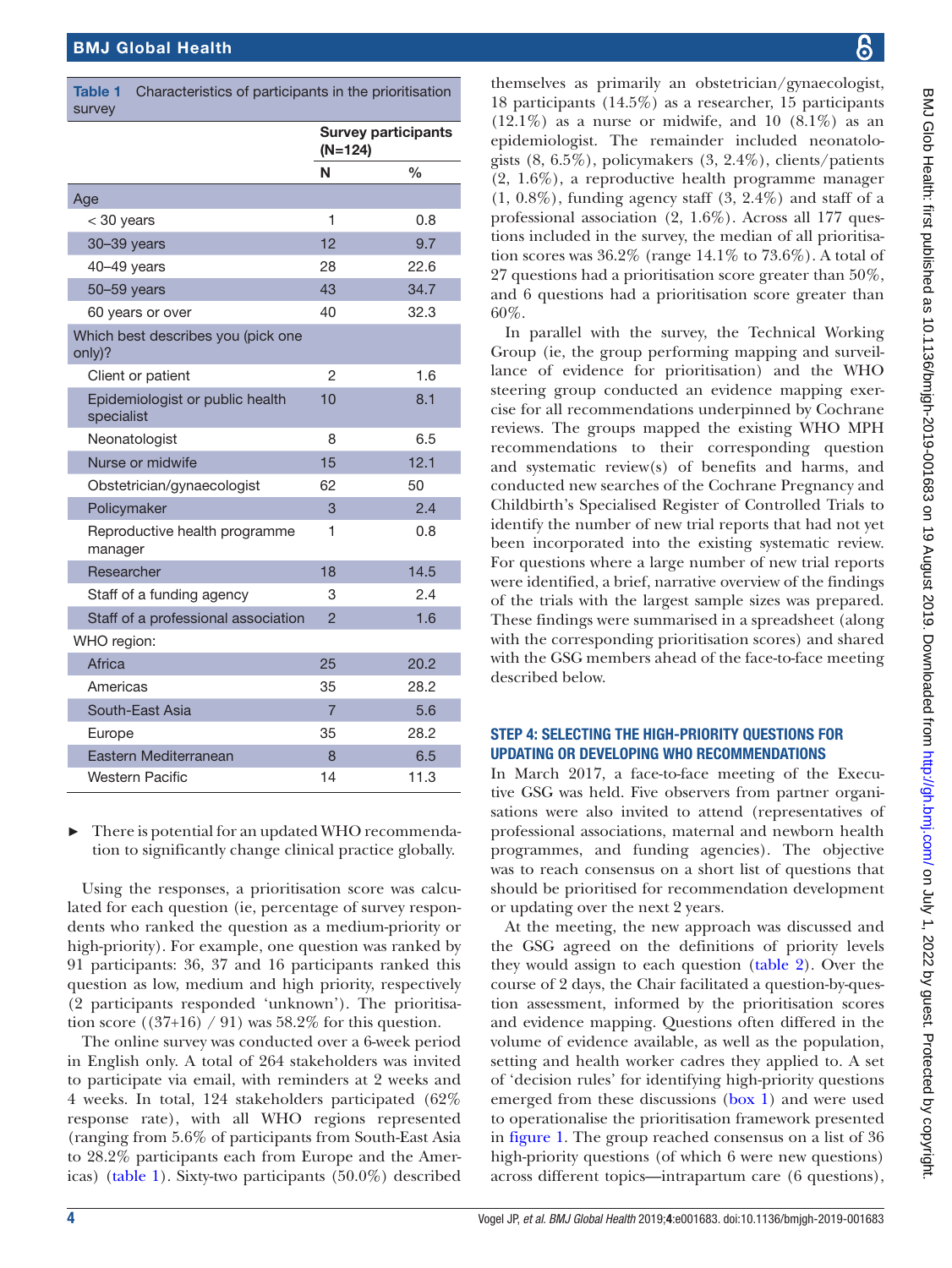<span id="page-4-0"></span>

| <b>Table 2</b> Priority levels assigned to each question by the Executive Guideline Steering Group |                                                                                                                                                                                                                                                                                    |  |
|----------------------------------------------------------------------------------------------------|------------------------------------------------------------------------------------------------------------------------------------------------------------------------------------------------------------------------------------------------------------------------------------|--|
| High priority*                                                                                     | Based on new evidence that could potentially impact the current evidence base, the<br>recommendation is out of date and a high priority for updating, or high priority for development<br>of a new recommendation.                                                                 |  |
| Low priority                                                                                       | New reports or information are unlikely to impact on current evidence base and no update is<br>planned for this recommendation, or;<br>An updated search indicates that zero new reports or information are available, the<br>recommendation is up to date and can be revalidated. |  |
| Further assessment required                                                                        | For those questions where the group felt they could not make an assessment of high or<br>low priority without further information (such as the contents of new trial reports or locating<br>possible additional reports).                                                          |  |

\*In some instances, updating high priority recommendations needs to be aligned with completion of an ongoing study that is expected to have a significant impact on current recommendation/s and/or clinical practice.

peripartum infections,<sup>[2](#page-8-5)</sup> hypertensive disorders of pregnancy, $8$  induction of labour,<sup>[4](#page-8-12)</sup> PPH, $8$  antenatal care<sup>[3](#page-8-13)</sup> and health promotion.<sup>5</sup> A spreadsheet detailing the  $36$ high-priority questions was published online on a WHO web page.<sup>31</sup> A separate web page was also published, where stakeholders can nominate new priority MPH questions for the GSG to consider for future recommendations.<sup>[32](#page-8-15)</sup>

## STEP 5: DEVELOPING RECOMMENDATIONS WITH A 'LIVING' guideline development group

After the meeting, the Cochrane Pregnancy and Childbirth editorial team initiated the creation or updating of Cochrane reviews on the effectiveness of interventions related to the high-priority questions and developed the corresponding evidence profiles. In order to help guideline panels make evidence-informed decisions, WHO staff developed GRADE evidence-to-decision (EtD) frameworks for each high-priority question. $33$  These frameworks have been used previously in WHO MPH guidelines, and allow explicit and transparent assessment of prespecified criteria (including desirable and undesirable effects, values and preferences, resource requirements, equity, acceptability and feasibility).  $34$ Assessments of how stakeholders value the outcomes, and on equity, acceptability and feasibility, were informed by recent qualitative evidence syntheses on antenatal and intrapartum care. $35-37$  Where needed, new qualitative evidence syntheses were conducted.

In June 2017, the WHO steering group identified approximately 50 experts and stakeholders from the six WHO regions to constitute a WHO MPH 'living' guideline development group (GDG). This is a diverse pool of stakeholders skilled in critical appraisal, guideline development, implementation, clinical practice, policy and programmes relating to maternal and newborn health. The mix of experts and stakeholders was based on considerations of previous GDG membership for existing WHO MPH guidelines, while allowing for introduction of new members with specific expertise relating to content, programmatic area or guideline development methods. 'Living guidelines' panels were drawn from this pool by matching recommendations under

consideration with individual expertise. Thus a group of approximately 15–20 individuals from the MPH GDG (with appropriate geographical and gender balance, and thematic expertise) was convened virtually on an as-needed basis. $25$  Partner organisations are invited to observe and contribute to guideline panel meetings, but are not permitted to vote (in the event a formal vote is required). $20$ 

In accordance with WHO guideline development standards, the GDG reviews the EtD frameworks, including the evidence profiles for benefits and harms, how stakeholders value outcomes, resource requirements, cost-effectiveness, acceptability and feasibility and the intervention's impacts on equity. During the 'living guidelines' panel meeting, the GDG formulates the updated or new recommendations, and prepares clarifying remarks, implementation considerations and research priorities. These recommendations are peer reviewed by external experts, and then reviewed by the WHO GRC as part of the organisation's quality assurance process prior to publication.

Between April 2017 and December 2018, 25 new or updated recommendations had been published based on the questions prioritised by the process described above.[12 21 38–42](#page-8-19) We briefly describe the updating of prioritised recommendations on PPH prevention and management as illustrative examples in boxes [2 and 3](#page-6-0). [38](#page-8-20) All steps were conducted with a view to a sustained 'living guidelines' process of literature surveillance, prioritisation and updating of WHO maternal and perinatal recommendations beyond 2019.

#### Operationalising the living guideline approach

Guideline developers worldwide are facing the challenge of ensuring that recommendations are up to date in the context of a rapidly evolving or growing evidence base.[16 17](#page-8-3) Through this new 'living guidelines' approach, WHO can respond rapidly to new and important evidence without compromising the quality and rigour of its guideline development process. Implementing this approach adapts techniques already used in development of rapid advice guidelines (such as for public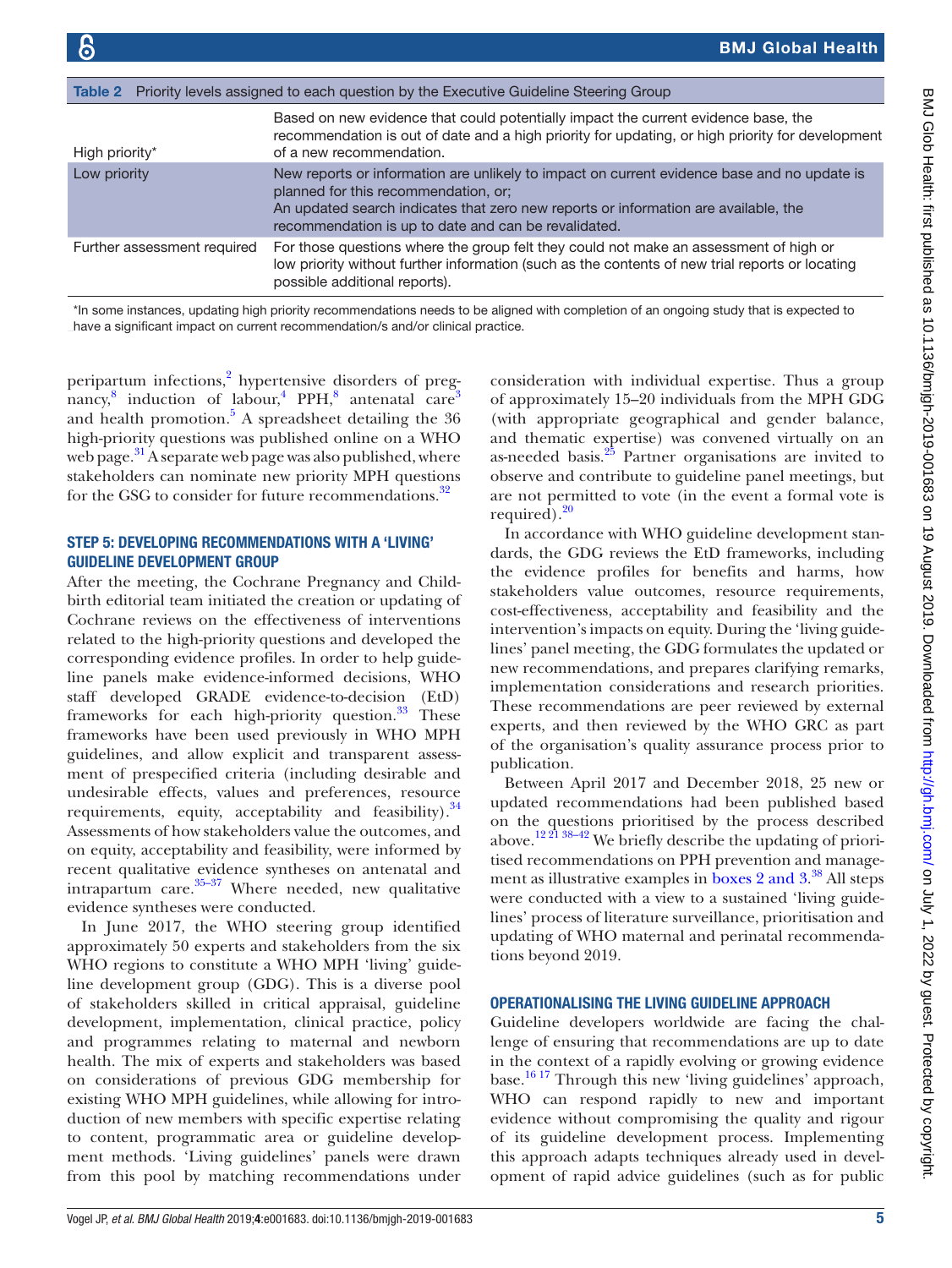## Box 1 Decision rules for prioritisation by the Executive Guideline Steering Group (GSG)

- <span id="page-5-0"></span>1. There is a substantial number of new effectiveness or other<sup>1</sup> studies or reports in relation to the question, and these studies have not yet been assessed or included in a systematic review, particularly if the new data may relate to priority outcomes and or harms/ safety. These new data may lead to changes in:
	- Estimates and CIs for specific outcomes.
	- Certainty of the evidence for specific outcomes.
	- Recommended dose or intensity of an intervention.
	- Recommended timing of an intervention (eg, gestational age).
	- Recommended subgroups for whom an intervention is effective (age groups, disease severity, etc).
	- Recommended route through which the intervention is delivered/ administered.
	- Supporting interventions required.
	- Level of care/type of providers for delivering/administering the intervention<sup>2</sup>
- 2. There is a substantial number of new efficacy studies/reports in relation to the question, and these studies have not yet been assessed or included in a systematic review. Not including these studies may undermine the credibility of the recommendation, even if this is already a strong recommendation.
- 3. There is a new drug or intervention in relation to a health issue, and data are now available.
- 4. The recommendation is 'general' in relation to a class of drugs (eg, antihypertensives) and does not specify the use of a particular drug. There is now new evidence that suggests that the recommendation needs to be narrowed to a particular drug/s or suggests that particular drug/s are not effective or are less effective.
- 5. The identification of definitional, consistency or interpretation issues in existing recommendations:
	- The definition of a clinical condition (eg, definition of 'severe hypertension') or of other relevant issues, and/or how the clinical condition is diagnosed<sup>[3](#page-8-13)</sup> or diagnostic criteria, have changed sub-stantially since the recommendation was made.<sup>[4](#page-8-12)</sup>
	- The wording of the recommendation is ambiguous, unclear or could be improved substantially (eg, in relation to drug dosages).
	- There are inconsistencies between recommendations (eg, in drug dosages, route of administration) that may lead to misunderstandings.
	- Guideline users in service delivery settings have indicated that the recommendation is hard to understand or interpret.
- 6. There have been wide-scale changes in technologies (or access to technologies) that impact on clinical practice (eg, the viability of the fetus at particular gestational ages) and/or what life-saving interventions that can be delivered.
- 7. A related recommendation has changed or has been prioritised for updating.
- 8. New synthesis methods (such as network meta-analysis or individual patient data meta-analysis) may give new findings and/or allow comparisons and subgroup analyses that were not possible previously.
- 9. The Executive GSG is of the view that a recommendation should be viewed as a good practice statement (or vice versa).
- 10. The question underlying the recommendation needs to be revisited:
	- It is not clear if the question is still relevant.
	- The question is still relevant but needs to be unpacked or broken down further into subquestions. For example, a recommendation

**Continued** 

## Box 1 Continued

that health promotion is recommended needs to be broken down to consider which kinds of health promotion interventions are effective and can be recommended.

11. Where the development of an existing recommendation was driven strongly by evidence related to how people value outcomes, or the acceptability, feasibility, equity or cost-effectiveness of the intervention, and there are changes (or potential changes) in the supporting evidence regarding these criteria.

1 For example, related to the acceptability, feasibility, equity or costeffectiveness of the intervention.

2 The GSG may flag recommendations that also have implications for changes to health systems recommendations.

3 For example, if a clinical recommendation on a hypertensive drug is changed, WHO may also need to consider whether its recommendations on which cadre can deliver that drug also needs to be revised

3 For example, new gold standard diagnostic test.

4 Note that changes to definitions may have implications for multiple recommendations.

health emergencies), including early engagement with a standing guideline panel members and peer reviewers, and the use of virtual guideline panel meetings. The most compelling advantages of this approach are more rapid availability of updated recommendations and reduced costs through a process that maintains rigour and transparency. The average WHO MPH guideline (containing multiple recommendations) typically takes 1–2 years and considerable resources to develop. The efficiencies of the living guidelines approach are largely driven by, first, focusing efforts only on those individual recommendations where an update is warranted. This avoids the substantial costs associated with updating reviews and convening guideline panels, even where the strength or direction of a recommendation is unlikely to change. Second, the use of more frequent online GDG meetings, rather than in-person GDG meetings requiring international travels, also reduces costs and is more time-efficient for GDG members.

This new approach to dynamically updating individual WHO recommendations brings several new challenges. There is not yet clear consensus on the most efficient and effective methods for prioritising the recommendation questions that should be updated, and such standards are needed. $2743$  While the prioritisation survey of international stakeholders helped inform the GSG's discussions, the judgements of survey participants on a recommendation's credibility or need for updating may be subjective. A systematic review by Vernooij *et al* reported that many organisations that issue guidelines do not provide adequate guidance on methods and procedures for updating.<sup>44</sup> While we aimed to engage with a range of stakeholders in prioritising questions for updating, better engagement with those who will be affected by the recommendations (ie, women and their families) and elicitation of their perspectives and preferences are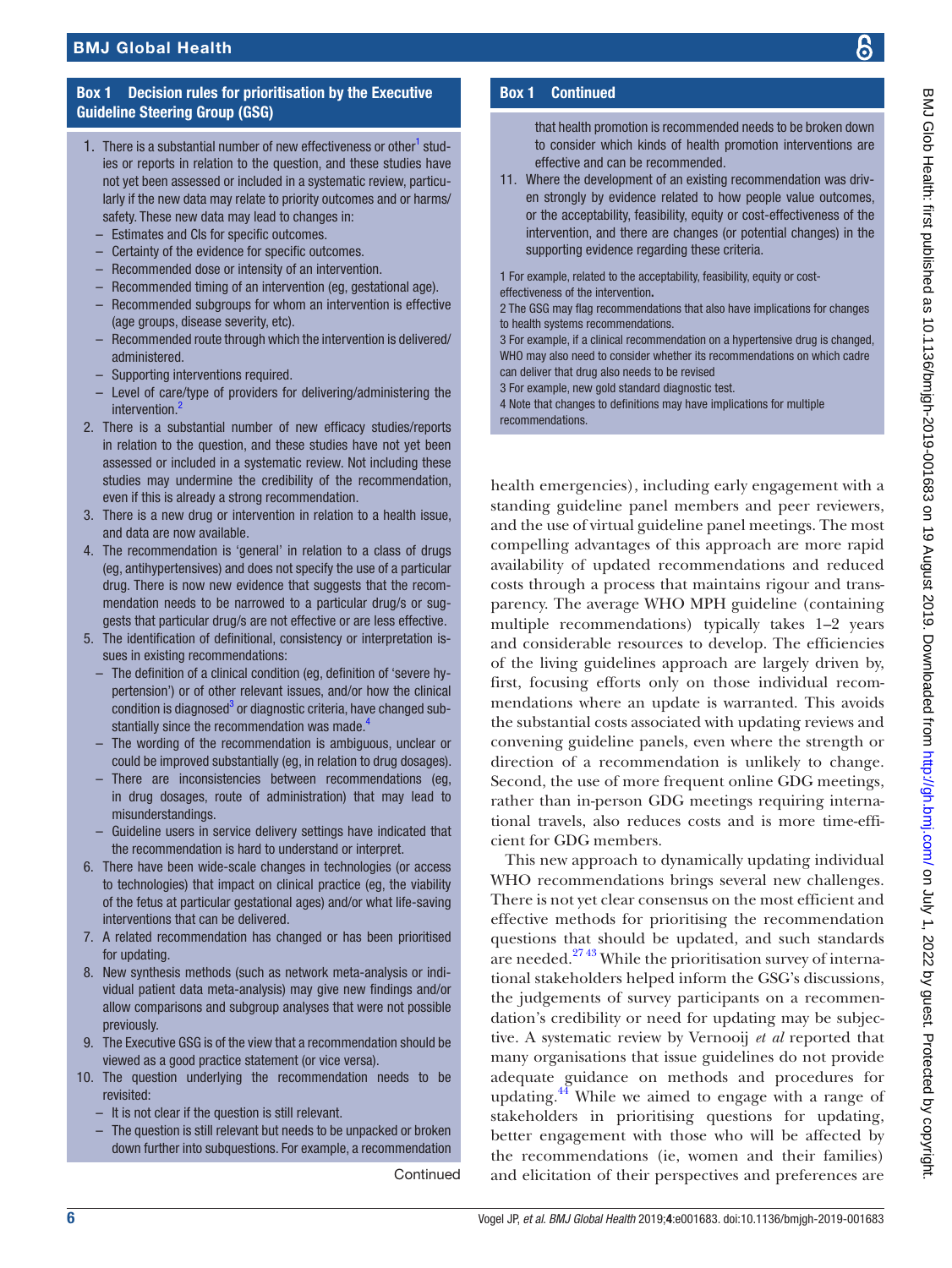Box 2 Operationalising the 'living guidelines' approach: WHO's recommendation on tranexamic acid (TXA) for the treatment of postpartum haemorrhage (PPH)

<span id="page-6-0"></span>TXA is a competitive inhibitor of plasminogen activation, and it can reduce bleeding by inhibiting the enzymatic breakdown of fibrinogen and fibrin clots.<sup>59</sup> While it is widely used in trauma and surgery, at the time of the 2012 Guideline Development Group (GDG) meeting there was no direct evidence on the effectiveness and safety of TXA when used for the treatment of PPH. Consequently, in 2012 WHO conditionally recommended the use of TXA for the treatment of PPH only when uterotonics fail to control the bleeding, or when the bleeding is thought to be partly due to trauma.

On 26 April 2017, a large, randomised controlled trial—the World Maternal Antifibrinolytic (WOMAN) Trial—examining the effect of early treatment with TXA in women with PPH was published. $60$  Briefly, it was a randomised, double-blind, placebo-controlled trial, that randomised over 20 000 women in 21 countries with a clinical diagnosis of PPH to a regimen of intravenous TXA or identical placebo. The trial authors concluded that intravenous TXA reduces death due to bleeding in women with clinically diagnosed PPH, and that early treatment appears to optimise benefit. Aware of the forthcoming WOMAN Trial findings, the Guideline Steering Group prioritised this question for urgent updating. A new Cochrane review of antifibrinolytics for PPH treatment was rapidly initiated  $61$  as an offshoot of the existing Cochrane review on PPH treatments. $62$  The new review identified only two trials that compared the use of any fibrinolytic drug with no treatment in women with PPH, and findings were dominated by the WOMAN Trial.<sup>60</sup> In addition, a new individual participant data metaanalysis of 40 138 patients was also available that demonstrated that early treatment of bleeding with TXA was effective, but delays in administration reduced effectiveness.<sup>[63](#page-9-4)</sup>

On 29 August 2017, WHO convened an online GDG of 14 experts to review the evidence and revise the recommendation. On 31 October 2017, WHO published the updated recommendation on early use of intravenous TXA (within 3 hours of birth) in addition to standard care for women with clinically diagnosed PPH following vaginal birth or caesarean section.

Time from search for Cochrane systematic review to release of updated recommendation: 5 months, 3 days.

needed. The WHO steering group is exploring ways to better engage women in future prioritisation cycles.

Qualitative evidence syntheses on the views and perspectives of all stakeholders and consumers are being used increasingly in the development of WHO guidelines.<sup>45</sup> These syntheses have proved critical to ensuring that the perspectives of women and their families are explicitly considered in WHO MPH recommendations.<sup>36</sup> However, the scope of evidence surveillance and prioritisation of systematic reviews for rapid updating in this project has been largely informed by findings from quantitative systematic reviews on the effects of interventions. Further innovation is needed in order to apply a 'living' systematic review approach to qualitative evidence syntheses $46$ that may inform the EtD framework criteria on whether an intervention is acceptable to key stakeholders and whether an intervention is feasible to implement. Further work is also needed to apply a 'living' systematic review

## Box 3 Operationalising the 'living guidelines' approach: WHO's recommendations on uterotonics for the prevention of postpartum haemorrhage (PPH)

Uterotonics (such as oxytocin) are routinely administered to all women during the third stage of labour to prevent PPH and its resulting complications. In 2012, WHO recommended oxytocin (10 IU, intravenous or intramuscular) as the uterotonic drug of choice, which was based on consideration of four Cochrane reviews of different uterotonic options; however, if oxytocin and/or skilled birth attendants are unavailable, other uterotonic options can be used. $364-67$  At its meeting in 2017, the Executive Guideline Steering Group prioritised updating these recommendations in anticipation of the results of the WHO-led PPH prevention trial that randomised nearly 30,000 women to a heat-stable formulation of carbetocin or oxytocin (the WHO CHAMPION Trial) and ongoing Cochrane systematic review with a network meta-analysis (NMA). $^{68}$  This NMA included 140 trials assessing benefits and harms of all uterotonic options compared with placebo or each other for PPH prevention and was published on 25 April 2018.<sup>[69](#page-9-6)</sup>

As CHAMPION and other trial results became available, WHO collaborated with the NMA authorship group for a rapid update that included all WHO prioritised outcomes and comparisons (leading to inclusion of an additional 56 trials). The updated review includes 196 trials involving 135 559 women.<sup>[70](#page-9-7)</sup> In parallel, WHO commissioned new systematic reviews on the views and experiences of women and healthcare providers, PPH prevention interventions and relevant uterotonic cost-effectiveness studies to inform relevant domains of evidence-to-decision frameworks for priority questions.<sup>71 72</sup> WHO convened the PPH guideline panel for two virtual meetings (11-12 September and 3-4 October 2018) to review and update the relevant recommendations, which were published on 18 December 2018.<sup>4073</sup>

Time from updated search of NMA to release of updated recommendations: 6 months, 24 days.

approach to other types of evidence that contribute to guideline development and decision-making in public health, such as cost-effectiveness studies, economic analyses or surveys on the views of key stakeholders.

Evidence mapping is itself a time-consuming process, particularly with a large number of recommendations. For a 'living guidelines' approach to work, guideline developers need to implement systems for continuous, systematic literature surveillance, rapid appraisal of the potential impact of new evidence and (where appropriate) rapid updating of systematic reviews.<sup>25 47</sup> Use of machine learning for literature surveillance and evidence synthesis is being investigated which could make these processes more efficient in the near future.<sup>48 49</sup> We plan to explore methods on how to rapidly assess whether systematic review update is warranted. Some authors have explored the use of statistical tests to assess the likelihood of whether new evidence will change the conclusions of a systematic review; however further research is required.<sup>50–52</sup> The collaboration between WHO and Cochrane Pregnancy and Childbirth has proven essential to mapping of new trial reports in relation to Cochrane reviews, coordinating updates and preparing evidence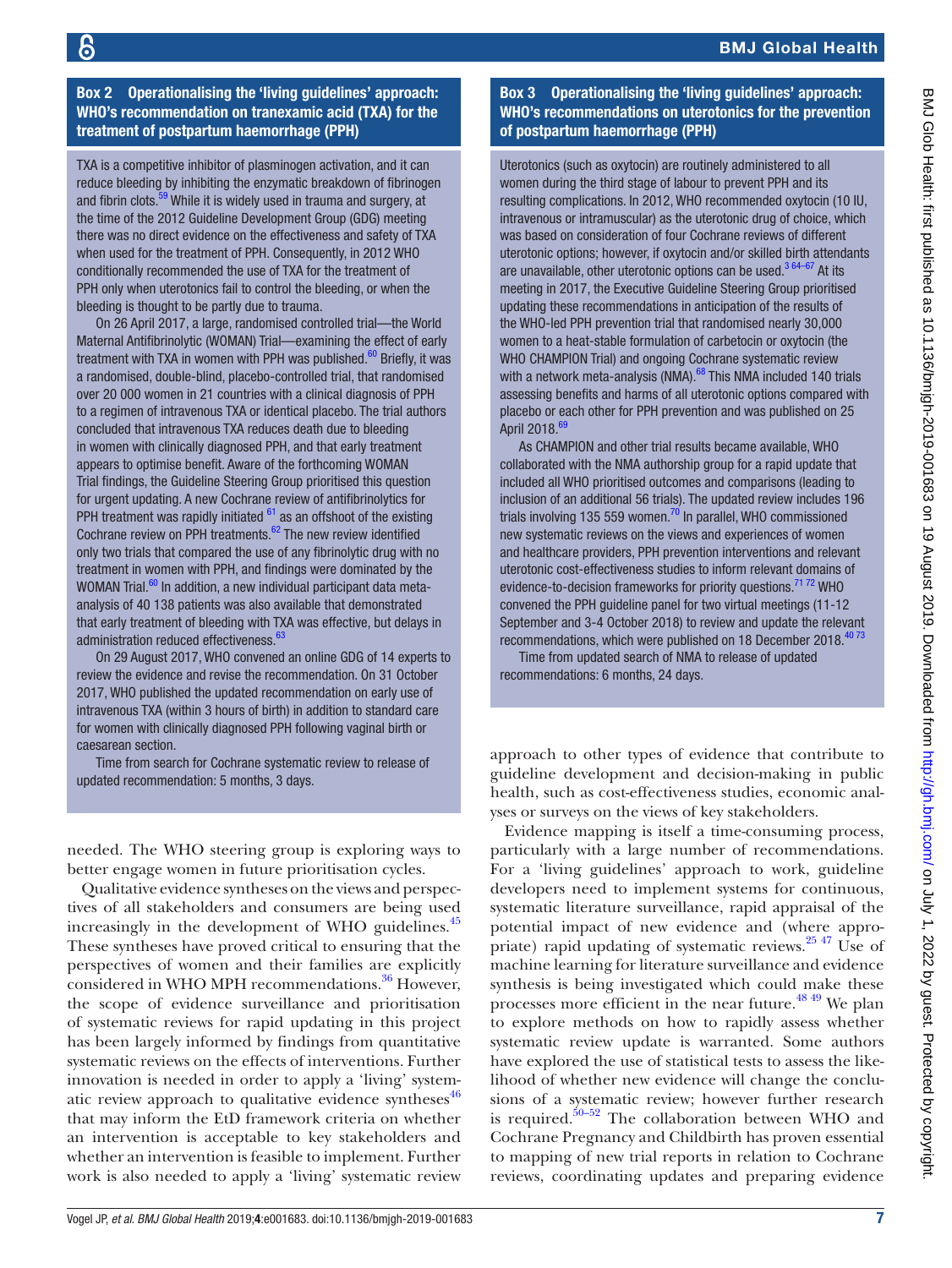#### BMJ Global Health

profiles, as well as ensuring an agile response to new priorities. It should be acknowledged, however, that such collaboration does not exist across all WHO guideline priorities and technical departments and other mechanisms of maintaining a robust repository of evidence supporting WHO recommendations will be required to support 'living guidelines'.

As Akl *et al* have emphasised, 'living' recommendations require 'living' systematic reviews, evidence profiles, EtD frameworks, guideline panels and budgets. $25$  To this we would add the need for a 'living' prioritisation process, in addition to ensuring that institutional policies and approval mechanisms can respond flexibly to updated recommendations. A 2017 systematic review by Martinez Garcia *et al* identified considerable variability in methods for prioritising updates of systematic reviews and guide-lines; a prioritisation tool is under development.<sup>[53 54](#page-9-9)</sup> In the context of a large guideline portfolio and evidence base as in this case, a 'living' prioritisation process is critical to determining which systematic reviews demand resources for more frequent surveillance and possible updating using new technologies comprising both human and machine effort. It is important, however, to carefully examine the need for and implication of investing in living systematic reviews, even for a subset of prioritised recommendations. Switching systematic reviews to a 'living' mode is only worthwhile for questions where research remains active or there are lingering controversies, but less so in situations where questions have been prioritised for update based on considerations other than research evidence. While we maintained surveillance of the Cochrane Pregnancy and Childbirth database for new, impactful evidence, none of the Cochrane reviews underpinning this group of recommendations have yet transitioned to continuous evidence surveillance or to an updating model that combines human and machine effort. $47$  We plan to explore such a model to shorten the time required to prepare the evidence base for consideration by a guideline panel.

Updating individual recommendations also presents a challenge to dissemination, communication and subsequent implementation. WHO has a responsibility to ensure that recommendations on interventions that can impact health are made available to WHOMember States as soon as possible. However, it is likely that national healthcare decision-makers can only maintain a limited number of adoption and adaptation processes simultaneously, and these have not been developed with 'living' recommendations in mind. Prioritisation and updating processes would benefit from explicit consideration of the likely impact of updating recommendations on these stakeholders.

MPH recommendations have historically been packaged within a thematic guideline as a static paper or electronic document. Digital tools or platforms that can reflect the latest, up-to-date recommendations while linking to the broader guideline will be needed to disseminate those recommendations developed or updated BMJ Glob Health: first published as 10.1136/bmigh-2019-001683 on 19 August 2019. Downloaded from http://gh.bmj.com/ on July 1, 2022 by guest. Protected by copyright BMJ Glob Health: first published as 10.1136/bmjgh-2019-001683 on 19 August 2019. Downloaded from <http://gh.bmj.com/> on July 1, 2022 by guest. Protected by copyright

within this new approach. For example, the WHO Reproductive Health Library now hosts the latest version of all WHO's MPH recommendations, with a brief history of the recommendation's previous iterations and planned updates.<sup>55</sup> Other innovations (such as the MAGIC project's interactive guideline platform, the *BMJ*'s Rapid Recommendations project and GRADEpro GDT) are also aimed at providing flexible, interactive digital platforms that can be easily updated if required. $56-5$ 

Policymakers and clinicians will need to be kept informed of important changes in individual recommendations on a more continuous basis, and implementation tools (such as job aids, checklists, decision support algorithms and the like) will also need to become more responsive to recommendation updates. Digital platforms that can connect guideline development and publication through to dissemination and implementation should be developed, to facilitate knowledge transfer to and uptake by end users.

#### **CONCLUSIONS**

Developing and updating WHO MPH recommendations are now driven by a systematic and continuous process of prioritisation and evidence synthesis where the unit of update is individual recommendation rather than thematic guideline. This entails a shift towards a more efficient, responsive process that reflects the latest evidence, and leads to recommendations that optimise programmes and practice.

#### Author affiliations

<sup>1</sup>UNDP/UNFPA/UNICEF/WHO/World Bank Special Programme of Research,

Development and Research Training in Human Reproduction (HRP), Department of Reproductive Health and Research, World Health Organization, Geneva, Switzerland <sup>2</sup>Maternal and Child Health Program, Burnet Institute, Melbourne, Victoria, Australia <sup>3</sup>Cochrane Pregnancy and Childbirth, University of Liverpool, Liverpool, UK 4 Division of Health Services and Centre for Informed Health Choices, Norwegian

Institute of Public Health, Oslo, Norway

<sup>5</sup>Health Systems Research Unit, South African Medical Research Council, Cape Town, South Africa

<sup>6</sup>Cochrane Effective Practice and Organisation of Care, Norwegian Institute of Public Health, Oslo, Norway

<sup>7</sup>Department of Maternal, Newborn, Child and Adolescent Health, World Health Organization, Geneva, Switzerland

<sup>8</sup>Department of Information, Evidence and Research, World Health Organization, Geneva, Switzerland

Acknowledgements The authors thank members of the Executive Guideline Steering Group for Maternal and Perinatal Health Recommendations, observers from partner organisations and other WHO staff members (Ana Pilar Betrán, João Paulo Souza, Özge Tunçalp, Mariana Widmer) who contributed to the activities.

Contributors JPV and OTO as the guarantors accept full responsibility for the work and the conduct of the reported survey, had access to the survey data, and controlled the decision to publish. OTO provides technical leadership and is responsible for overall coordination and implementation of maternal and perinatal living guidelines approach at WHO. The corresponding author (JPV) attests that all listed authors meet authorship criteria and that no others meeting the criteria have been omitted.

Funding UNDP/UNFPA/UNICEF/WHO/World Bank Special Programme of Research, Development and Research Training in Human Reproduction (HRP), a co-sponsored programme executed by WHO.

Competing interests LH, FK and JN are affiliated with Cochrane Pregnancy and Childbirth, which has received a grant (paid to the University of Liverpool) to work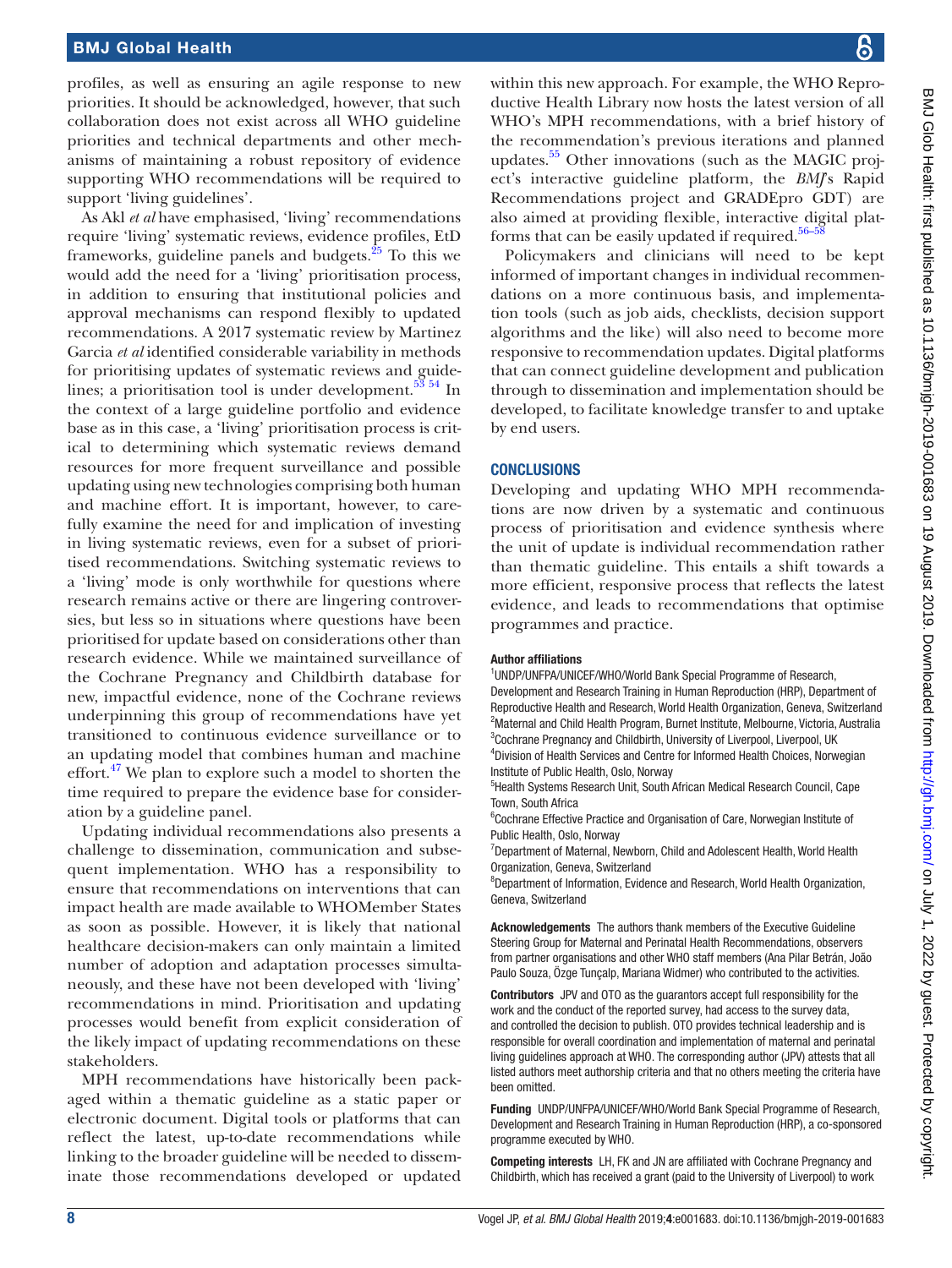with WHO on this project and to support volunteer authors prepare Cochrane reviews. All other authors have no conflicts of interest to declare.

Patient consent for publication Not required.

Provenance and peer review Not commissioned; externally peer reviewed.

Data availability statement The results of this activity have been made freely available online at the WHO website:[https://www.who.int/reproductivehealth/](https://www.who.int/reproductivehealth/publications/updating-mnh-recommendations/en/) [publications/updating-mnh-recommendations/en/](https://www.who.int/reproductivehealth/publications/updating-mnh-recommendations/en/).

Open access This is an open access article distributed in accordance with the Creative Commons Attribution 4.0 Unported (CC BY 4.0) license, which permits others to copy, redistribute, remix, transform and build upon this work for any purpose, provided the original work is properly cited, a link to the licence is given, and indication of whether changes were made. See: [https://creativecommons.org/](https://creativecommons.org/licenses/by/4.0/) [licenses/by/4.0/](https://creativecommons.org/licenses/by/4.0/).

## **REFERENCES**

- <span id="page-8-0"></span>1. *WHO recommendations on induction of labour*. Geneva, 2011.
- <span id="page-8-5"></span>2. *WHO recommendations for prevention and treatment pre-eclampsia and eclampsia*. Geneva: World Health Organization, 2011.
- <span id="page-8-13"></span>3. *WHO recommendations for the prevention and treatment of postpartum haemorrhage*. Geneva: World Health Organization, 2012.
- <span id="page-8-12"></span>4. *WHO recommendations on postnatal care of the mother and newborn*. Geneva: World Health Organization, 2013.
- <span id="page-8-14"></span>5. *WHO recommendations on augmentation of labour*. Geneva: World Health organization, 2014.
- 6. *WHO recommendation on community mobilization through facilitated participatory learning and action cycles with women's groups for maternal and newborn health*. Geneva: World Health Organization, 2014.
- 7. *WHO recommendations on interventions to improve preterm birth outcomes*. Geneva: World Health Organization, 2015.
- <span id="page-8-11"></span>8. *WHO recommendations for prevention and treatment of maternal peripartum infections*. Geneva: World Health Organization, 2015.
- 9. *WHO recommendations on health promotion interventions for maternal and newborn health*. Geneva: World Health Organization, 2015.
- 10. *WHO recommendations on antenatal care for a positive pregnancy experience*. Geneva: World Health Organization, 2016.
- 11. *WHO recommendation on duration of bladder catheterization after surgical repair of simple obstetric urinary fistula*. Geneva: World Health Organization, 2018.
- <span id="page-8-19"></span>12. *WHO recommendations on Intrapartum care for a positive childbirth experience Geneva*. World Health Organisation, 2018.
- 13. *WHO recommendations: non-clinical interventions to reduce unnecessary caesarean sections*. Geneva: World Health Organization, 2018.
- <span id="page-8-1"></span>14. *WHO recommendations: optimizing health worker roles to improve access to key maternal and newborn health interventions through task shifting*. Geneva: World Health Organization, 2012.
- <span id="page-8-2"></span>15. *WHO recommendations onInterim guidance update: pregnancy management in the context of Zika virus infection*. Geneva: World Health Organization, 2016.
- <span id="page-8-3"></span>16. Alderson LJH, Alderson P, Tan T. Median life span of a cohort of National Institute for health and care excellence clinical guidelines was about 60 months. *[J Clin Epidemiol](http://dx.doi.org/10.1016/j.jclinepi.2013.07.012)* 2014;67:52–5.
- 17. Martínez García L, McFarlane E, Barnes S, *et al*. Updated recommendations: an assessment of NICE clinical guidelines. *[Implement Sci](http://dx.doi.org/10.1186/1748-5908-9-72)* 2014;9.
- 18. Garcia LM, Sanabria AJ, Alvarez EG, *et al*. The validity of recommendations from clinical guidelines: a survival analysis. *[Can](http://dx.doi.org/10.1503/cmaj.140547)  [Med Assoc J](http://dx.doi.org/10.1503/cmaj.140547)* 2014;186:1211–9.
- 19. Shekelle PG, Ortiz E, Rhodes S, *et al*. Validity of the agency for healthcare research and quality clinical practice guidelines: how quickly do guidelines become outdated? *[JAMA](http://dx.doi.org/10.1001/jama.286.12.1461)* 2001;286:1461–7.
- <span id="page-8-4"></span>20. *WHO Handbook for Guideline development (second edition)*. Geneva: World Health Organization, 2014.
- 21. *WHO recommendation: calcium supplementation during pregnancy for prevention of pre-eclampsia and its complications*. Geneva: World Health Organization, 2018.
- 22. *Guideline: calcium supplementation in pregnant women*. Geneva: World Health Organization, 2013.
- <span id="page-8-6"></span>23. Duley L, Gülmezoglu AM, Henderson-Smart DJ, *et al*. Magnesium sulphate and other anticonvulsants for women with pre-eclampsia. *[Cochrane Database Syst Rev](http://dx.doi.org/10.1002/14651858.CD000025.pub2)* 2010;49.
- 24. Altman D, Carroli G, Duley L, *et al*. Do women with pre-eclampsia, and their babies, benefit from magnesium sulphate? the Magpie trial: a randomised placebo-controlled trial. *[Lancet](http://dx.doi.org/10.1016/s0140-6736(02)08778-0)* 2002;359:1877–90.
- <span id="page-8-7"></span>25. Akl EA, Meerpohl JJ, Elliott J, *et al*. Living systematic reviews: 4. living guideline recommendations. *[J Clin Epidemiol](http://dx.doi.org/10.1016/j.jclinepi.2017.08.009)* 2017;91:47–53.
- <span id="page-8-8"></span>26. Elliott JH, Turner T, Clavisi O, *et al*. Living systematic reviews: an emerging opportunity to narrow the evidence-practice gap. *[PLoS](http://dx.doi.org/10.1371/journal.pmed.1001603)  [Med](http://dx.doi.org/10.1371/journal.pmed.1001603)* 2014;11:e1001603.
- <span id="page-8-21"></span>27. Martínez García L, Arévalo-Rodríguez I, Solà I, *et al*. Strategies for monitoring and updating clinical practice guidelines: a systematic review. *[Implementation Sci](http://dx.doi.org/10.1186/1748-5908-7-109)* 2012;7.
- 28. Shekelle P, Eccles MP, Grimshaw JM, *et al*. When should clinical guidelines be updated? *[BMJ](http://dx.doi.org/10.1136/bmj.323.7305.155)* 2001;323:155–7.
- <span id="page-8-10"></span>29. Garner P, Hopewell S, Chandler J, *et al*. When and how to update systematic reviews: consensus and checklist. *[BMJ](http://dx.doi.org/10.1136/bmj.i3507)* 2016;354.
- 30. Becker M, Neugebauer EAM, Eikermann M. Partial updating of clinical practice guidelines often makes more sense than full updating: a systematic review on methods and the development of an updating procedure. *[J Clin Epidemiol](http://dx.doi.org/10.1016/j.jclinepi.2013.06.021)* 2014;67:33–45.
- <span id="page-8-9"></span>31. Executive guideline steering group for updating WHO maternal and perinatal health recommendations (2017-2019) World Health Organization, 2017. Available: [http://www.who.int/](http://www.who.int/reproductivehealth/publications/updating-mnh-recommendations/en/) [reproductivehealth/publications/updating-mnh-recommendations/](http://www.who.int/reproductivehealth/publications/updating-mnh-recommendations/en/) [en/](http://www.who.int/reproductivehealth/publications/updating-mnh-recommendations/en/)
- <span id="page-8-15"></span>32. Nominate a priority question for WHO recommendations in maternal and perinatal health. Geneva: World Health Organization 2018.
- <span id="page-8-16"></span>33. Alonso-Coello P, Schünemann HJ, Moberg J, *et al*. Grade evidence to decision (ETD) frameworks: a systematic and transparent approach to making well informed healthcare choices. 1: introduction. *[BMJ](http://dx.doi.org/10.1136/bmj.i2016)* 2016;353.
- <span id="page-8-17"></span>34. Alonso-Coello P, Oxman AD, Moberg J, *et al*. Grade evidence to decision (ETD) frameworks: a systematic and transparent approach to making well informed healthcare choices. 2: clinical practice guidelines. *[BMJ](http://dx.doi.org/10.1136/bmj.i2089)*;2016.
- <span id="page-8-18"></span>35. Downe S, Finlayson K, Tunçalp Ӧ, *et al*. What matters to women: a systematic scoping review to identify the processes and outcomes of antenatal care provision that are important to healthy pregnant women. *[BJOG: Int J Obstet Gy](http://dx.doi.org/10.1111/1471-0528.13819)* 2016;123:529–39.
- <span id="page-8-25"></span>36. Downe S, Finlayson K, Oladapo OT, *et al*. What matters to women during childbirth: a systematic qualitative review. *[PLoS One](http://dx.doi.org/10.1371/journal.pone.0194906)* 2018;13:e0194906.
- 37. Downe S, Finlayson K, Oladapo O, *et al*. Views and experiences of women and healthcare providers on interventions for the prevention and treatment of postpartum haemorrhage: a qualitative systematic review (protocol). *PLoS One* 2019;14.
- <span id="page-8-20"></span>38. *WHO recommendation on tranexamic acid for the treatment of postpartum haemorrhage*. Geneva: World Health Organization, 2017.
- 39. *WHO recommendations: policy of interventionist versus expectant management of severe pre-eclampsia before term*. Geneva: World Health Organization, 2018.
- <span id="page-8-23"></span>40. *WHO recommendations: uterotonics for the prevention of postpartum haemorrhage*. Geneva: World Health Organization, 2018.
- 41. *WHO recommendations: drug treatment for severe hypertension in pregnancy*. Geneva: World Health Organization, 2018.
- 42. *WHO recommendations: induction of labour at or beyond term*. Geneva: World Health Organization, 2018.
- 43. Alonso-Coello P, Martínez García L, Carrasco JM, *et al*. The updating of clinical practice guidelines: insights from an international survey. *[Implementation Sci](http://dx.doi.org/10.1186/1748-5908-6-107)* 2011;6.
- <span id="page-8-22"></span>44. Vernooij RWM, Sanabria AJ, Solà I, *et al*. Guidance for updating clinical practice guidelines: a systematic review of methodological handbooks. *[Implementation Sci](http://dx.doi.org/10.1186/1748-5908-9-3)* 2014;9.
- <span id="page-8-24"></span>45. Lewin S, Glenton C. Are we entering a new era for qualitative research? using qualitative evidence to support guidance and Guideline development by the world Health organization. *[Int J Equity](http://dx.doi.org/10.1186/s12939-018-0841-x)  [Health](http://dx.doi.org/10.1186/s12939-018-0841-x)* 2018;17:126.
- <span id="page-8-26"></span>46. France EF, Wells M, Lang H, *et al*. Why, when and how to update a meta-ethnography qualitative synthesis. *[Syst Rev](http://dx.doi.org/10.1186/s13643-016-0218-4)* 2016;5:44.
- <span id="page-8-29"></span>47. Elliott JH, Synnot A, Turner T, *et al*. Living systematic review: 1. Introduction-the why, what, when, and how. *J Clin Epidemiol* 2017.
- <span id="page-8-27"></span>48. Thomas J, Noel-Storr A, Marshall I, *et al*. Living systematic reviews: 2. combining human and machine effort. *[J Clin Epidemiol](http://dx.doi.org/10.1016/j.jclinepi.2017.08.011)* 2017;91:31–7.
- 49. Epistemonikos. Living Overviews of evidence (L-OVE), 2019. Available: <https://love.epistemonikos.org/>
- <span id="page-8-28"></span>50. Shekelle PG, Motala A, Johnsen B, *et al*. Assessment of a method to detect signals for updating systematic reviews. *[Syst Rev](http://dx.doi.org/10.1186/2046-4053-3-13)* 2014;3:13.
- 51. Jaidee W, Moher D, Laopaiboon M. Time to update and quantitative changes in the results of Cochrane pregnancy and childbirth reviews. *[PLoS One](http://dx.doi.org/10.1371/journal.pone.0011553)* 2010;5:e11553.
- 52. Pattanittum P, Laopaiboon M, Moher D, *et al*. A comparison of statistical methods for identifying out-of-date systematic reviews. *[PLoS One](http://dx.doi.org/10.1371/journal.pone.0048894)* 2012;7:e48894.